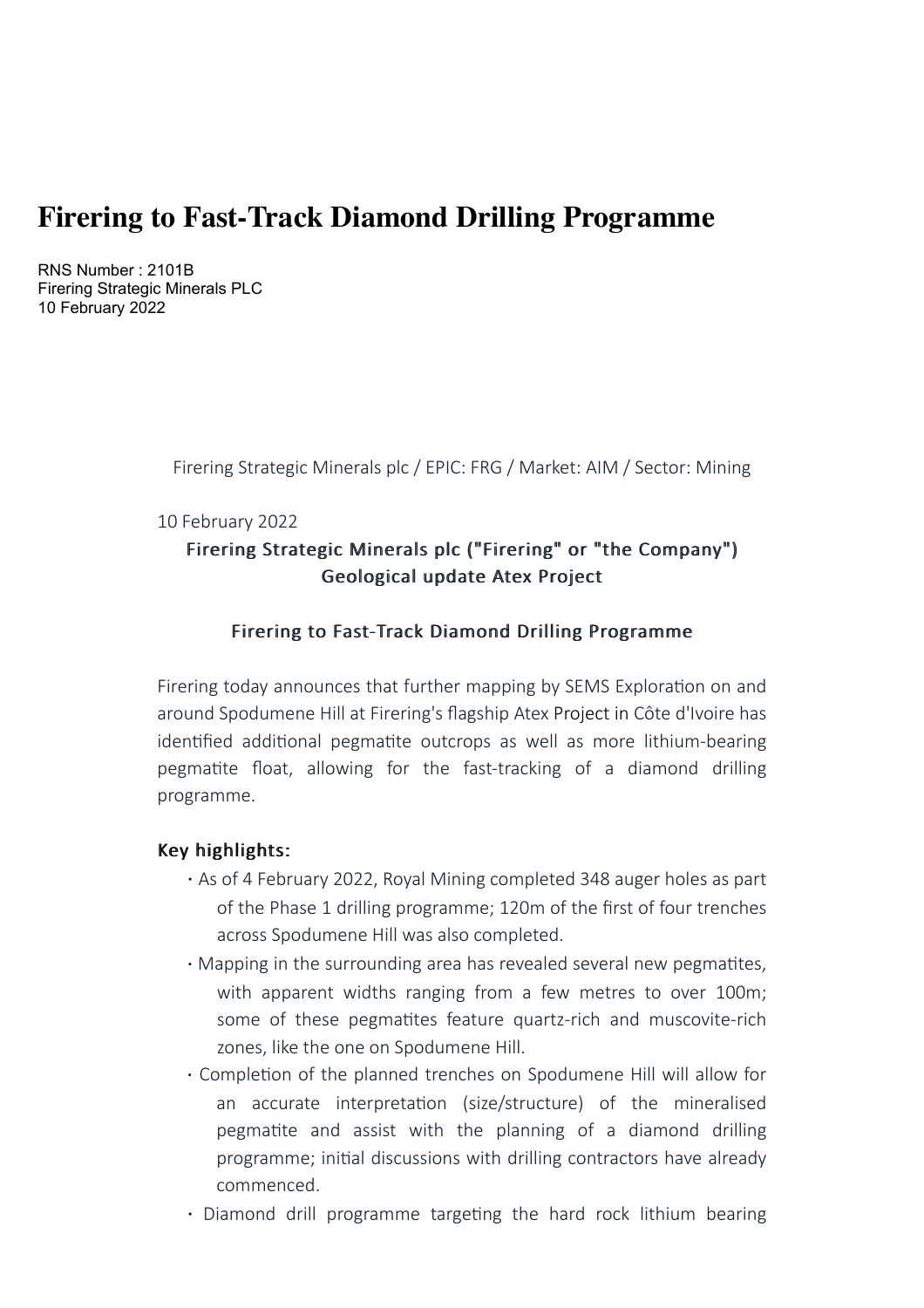pegmatites on track to commence in Q2.

- $\cdot$  A reinterpretation of the recent pegmatite map of the area has identified a number of pegmatites south south-east of Spodumene Hill. See the updated map: ( https://www.fireringplc.com/gallery.php? pID=207&page=Image\_Library ). This, again, confirms that the potential pegmatite field appears significantly larger than identified from previous historical results.
- · Initial observations of the first trench dug indicate a highly weathered pegmatite, comprising muscovite, feldspar and quartz, with an apparent width of  $\approx 100$ m. This pegmatite underlies the occurrences of spodumene on the hill and is upslope of numerous lepidolite boulders.
- Several new areas containing boulders of lithium-bearing pegmatite float have also been identified around Spodumene Hill, suggesting that some of the pegmatites along strike of the deposit may be similarly evolved/mineralised pegmatites (https://www.fireringplc.com/gallery.php? pID=207&page=Image\_Library).
- · 348 auger holes have been completed for a total of 2,153m, with an average hole depth of 6.2m; these auger holes are assisting in determining the location and extents of the pegmatite veins below the overburden, as well enabling the Company to sample the overburden for the coltan-tantalum mineralisation.
- · 2,316 prepared samples have arrived at Intertek Laboratories in Perth for 4-acid digest. First assay results for the coltan mineralisation in the overburden are expected in Q1.
- · Historical pits dug in three zones are being located and properly surveyed. Firering will select pits in each zone that will be 'twinned'. A 100kg representative sample from each zone will be sent to Coremet in Johannesburg for metallurgical test work to confirm the coltan mineralisation identified previously and better characterise it.

## Yuval Cohen, Chief Executive of Firering Strategic Minerals, said:

" We are delighted that the recent detailed mapping of the area around Spodumene Hill has, once again, identified additional pegmatites zones. We are similarly excited that the current interpretation of our potential pegmatite field, in turn, allows us to bring forward our diamond drilling programme targeting fresh pegmatite discovery. "

"2022 is shaping up to be a pivotal year for Firering as we advance on our lithium and tantalum-coltan journey in West Africa."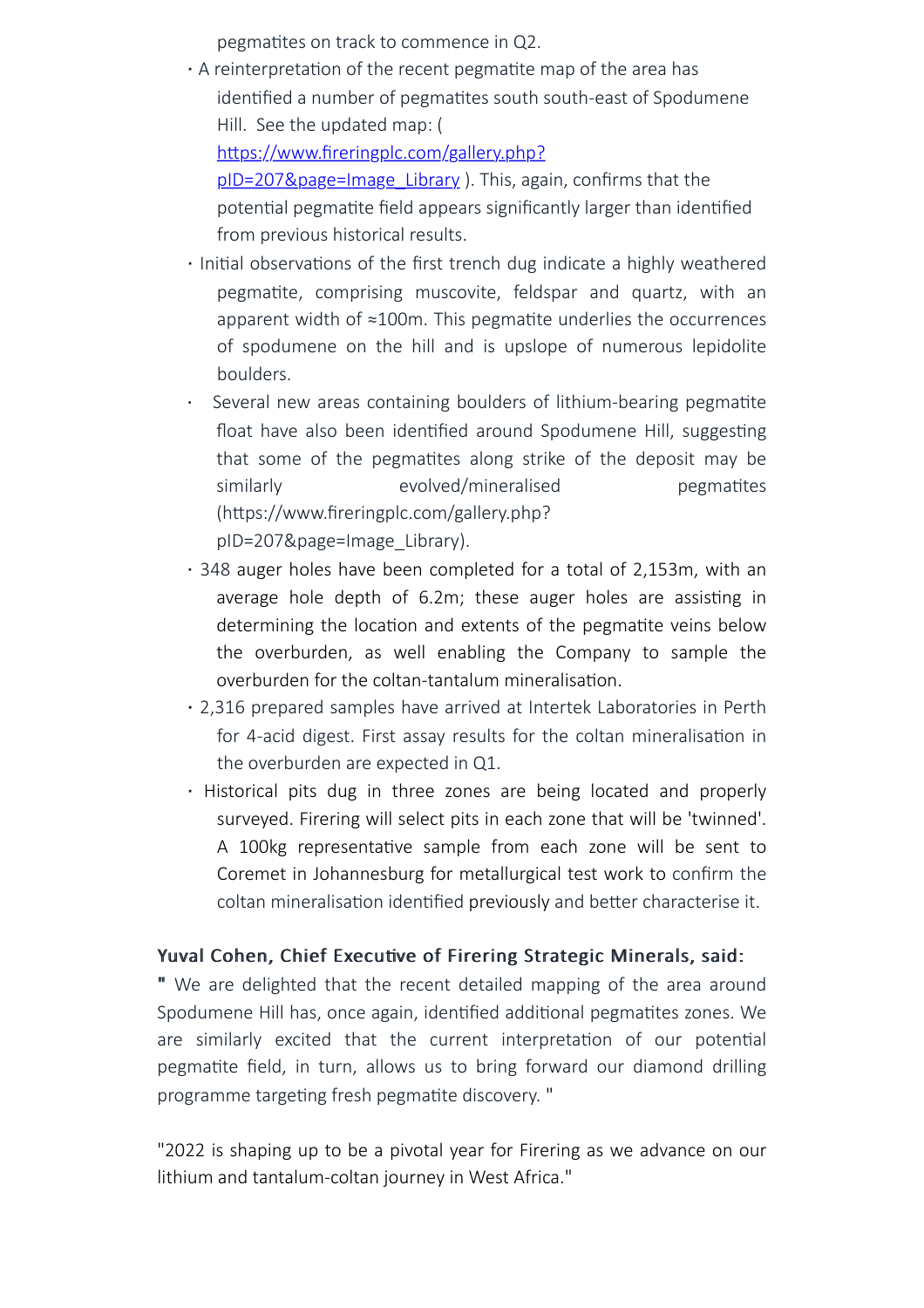The information contained within this announcement is deemed by the Company to constitute inside information as stipulated under the Regulation 11 of the Market Abuse (Amendment) (EU Exit) Regulations 2019/310 ("MAR"). With the publication of this announcement via a Regulatory Information Service, this inside information is now considered to be in the public domain.

For further information and updates on Firering's exploration programme, visit www.fireringplc.com or contact the following:

Firering Strategic Minerals Yuval Cohen Tim Daniel Tel: +44 20 7236 1177 SPARK Advisory Limited Nominated Adviser Neil Baldwin / James Keeshan / Adam Dawes **Partners** Tel: +44 20 3368 3550 Optiva Securities Limited Broker Christian Dennis / Jeremy King Tel: +44 20 3137 1903 St Brides Partners Limited Financial PR Susie Geliher / Ana Ribeiro/ Oonagh Reidy T: +44 20 7236 1177 E: [firering](mailto:firering@stbridespartners.co.uk) [@stbridespartners.co.uk](mailto:firering@stbridespartners.co.uk)

# Notes to Editors:

## Firering Strategic Minerals

Firering Strategic Minerals plc is an AIM-quoted mining company focused on exploring and developing a portfolio of mines producing critical minerals in Côte d'Ivoire including lithium and columbite-tantalite to support the global transition to net zero emissions. It operates the Atex Lithium-Tantalum Project in northern Côte d'Ivoire, which is prospective for both lithium and columbite-tantalite. Firering intends to advance development at Atex with a view to establishing pilot scale production of tantalum and niobium production within 18 months to generate early revenues and support further exploration work. A large-scale coltan production facility will be developed following pilot results, which will be supported by a debt facility of FCFA 5,057,000,000 (approximately €7,500,000) currently under negotiation to fund the entire scale-up plan to develop a portfolio of ethically sourced mineral projects in the Côte d'Ivoire, supplying EV